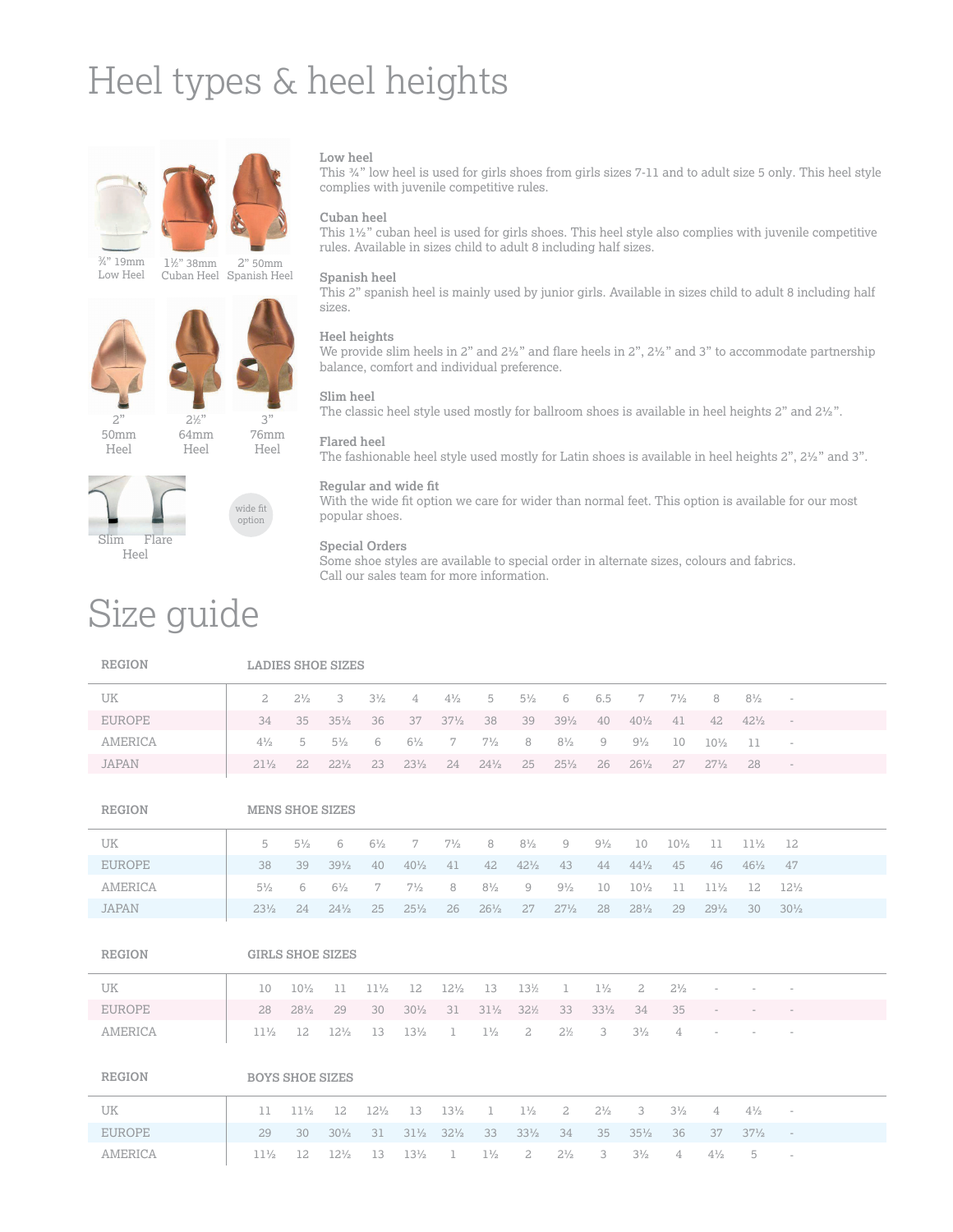# Measurement chart

#### **DRESS SIZES**

| HEIGHT      | 5' 4''       | 5'6''                    | 5'7''                    | 5'7"                     | 5'7"                     |
|-------------|--------------|--------------------------|--------------------------|--------------------------|--------------------------|
| SIZE        | EXTRA SMALL  | SMALL                    | <b>MEDIUM</b>            | LARGE                    | EXTRA LARGE              |
| <b>BUST</b> | 33" (84cm)   | $35\frac{1}{2}$ " (90cm) | 38" (97cm)               | 40" (101cm)              | $42"$ (106cm)            |
| WAIST       | $25"$ (63cm) | $27\frac{1}{2}$ " (70cm) | $30\frac{1}{2}$ " (77cm) | $32\frac{1}{2}$ " (82cm) | $34\frac{1}{2}$ " (87cm) |
| <b>HIPS</b> | 36½" (93cm)  | 38" (97cm)               | $41"$ (104cm)            | 43" (109cm)              | 45" (114cm)              |
|             |              |                          |                          |                          |                          |

#### **LADIES TROUSER SIZES**

| SIZE        | <b>PETITE</b> | EXTRA SMALL | SMALL      | MEDIUM      | LARGE       |
|-------------|---------------|-------------|------------|-------------|-------------|
| WAIST       | $24"$ (61cm)  | 26" (66cm)  | 28" (71cm) | 30" (76cm)  | 32" (81cm)  |
| <b>HIPS</b> | 34" (86cm)    | 36" (91cm)  | 38" (97cm) | 40" (101cm) | 42" (107cm) |

Do please carefully check your sizing against the DSI standard measurement chart since these items are special orders and as such non returnable. As ever our expert team is always available to advise.

# DSI Collection dancewear

Inspired by the very latest fashion trends as well as the stunning look and feel our very own dance fabrics, this year's DSI London Collection wear sees two captivating colours take centre stage: our classic Black and sophisticated Burgundy – the height of understated elegance.

Our Collection wear makes the most of the rich, luxurious textures of high-quality crepe, satin, mesh and flock while giving classic Ballroom & Latin silhouettes a fresh modern twist.

### Premium made-to-order

If our Collection Wear has inspired you but you want something a little more individual, consider our Premium Range service.

Using our Collection wear designs as a base template you are free to choose any colour and fabric with suitable stretch qualities to personalise your look. Order your closest regular dress size to create a fabulously fitted garment that reflects you own personal flair and style. We produce everything from our headquarters in London where we pour love and care into every detail.

As these garments are not stock items and are ordered on an individual basis please note that production can take between 2-4 weeks depending on the time of year. Premium Range items are strictly non-returnable as they are individually made to suit your own requirements. As such, please be extra sure to take your measurements accurately from our comprehensive measuring chart above.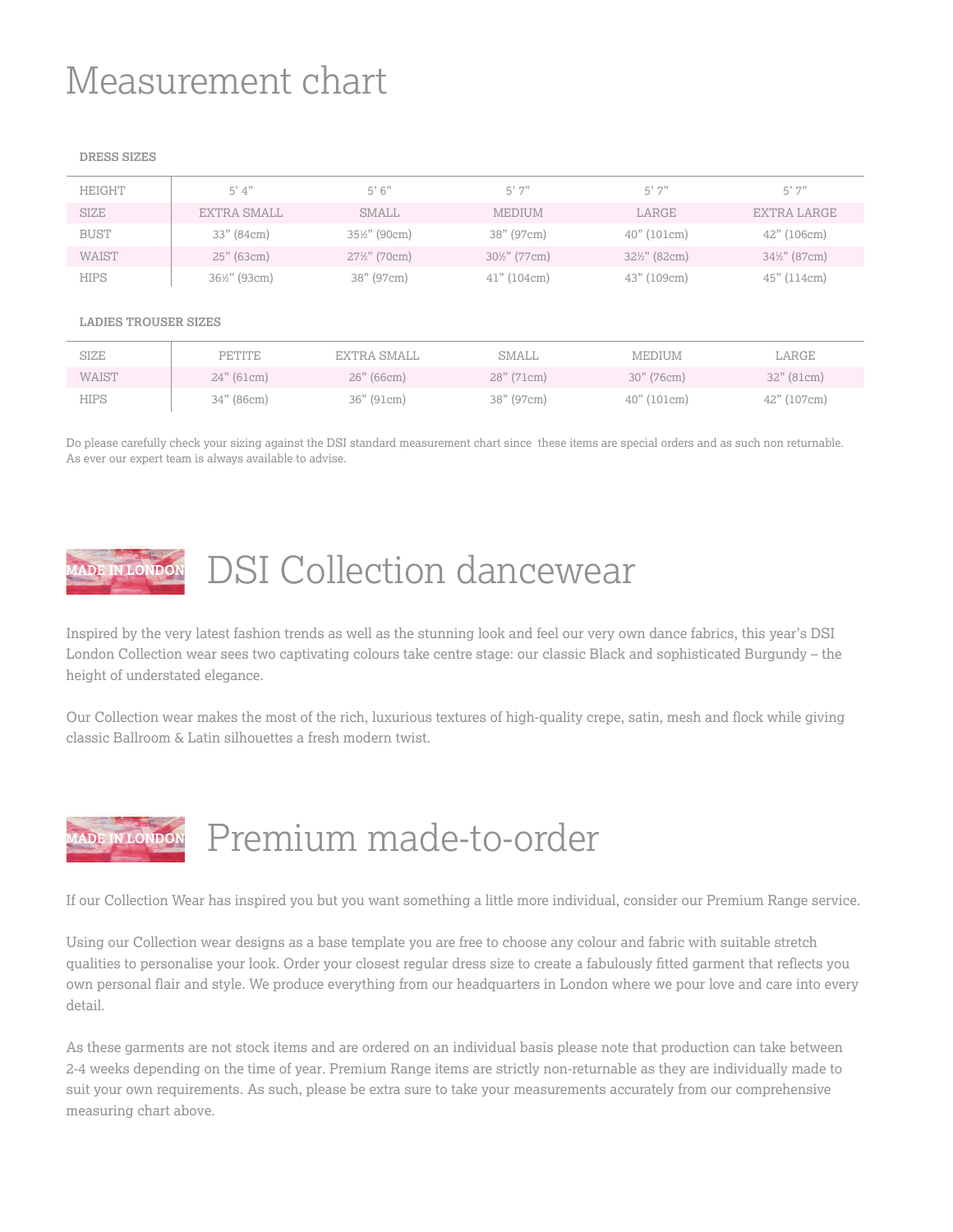### How to order

- 1 Choose available designs on pages 64-76.
- 2 Choose the fabric available for each relevant style. A For basic stretch fabrics see pages 121-124.
	- B For shirt fabrics see pages 105-106.
	- C For stretch laces see pages 135-140.
	- D For sequined and embroidered & flock mesh see page 131-134.
- 3 Choose any DSI colour available in the chosen fabrics.
- 4 Measure yourself according to measurement chart below.
- 5 Inform our sales team of your size and place your order.

#### **TROUSERS**

| WAIST       | 28" (71cm)   | 30" (76cm)   | 32" (81cm)   | 34" (86cm)    | 36" (91.5cm) | 38" (96cm)  |
|-------------|--------------|--------------|--------------|---------------|--------------|-------------|
| <b>HIPS</b> | 36" (91.5cm) | 38" (96.5cm) | 40" (102cm)  | $42"$ (107cm) | 44" (112cm)  | 46" (117cm) |
| INSIDE LEG  | 36" (91.5cm) | 36" (91.5cm) | 36" (91.5cm) | 36" (91.5cm)  | 36" (91.5cm) | 38" (96cm)  |

For other sizes please contact our sales team for advice

#### **SHIRTS**

| XS<br><b>SIZE</b><br>M<br>XL<br>S<br>L.                                                                                 |  |
|-------------------------------------------------------------------------------------------------------------------------|--|
| <b>CHEST</b><br>34" (80.5cm)<br>40-42" (101.5-106.5cm)<br>36" (91.5cm)<br>38-40" (96.5-101.5cm)<br>42-44" (106.5-112cm) |  |
| WAIST<br>30-32" (76-81cm)<br>32-34" (81-86cm)<br>34-36" (86-91.5cm)<br>26" (66cm)<br>28" (71cm)                         |  |
| $25.5"$ (65cm)<br>24" (62.5cm)<br>$24"$ (62.5cm)<br>24.25" (62.5cm)<br>$25"$ (63.5cm)<br><b>SLEEVE LENGTH</b>           |  |
| $17.5"$ (45cm)<br>$14.5"$ (37cm)<br>$15"$ (38 $cm$ )<br>16" (41cm)<br>17" (43cm)<br>COLLAR                              |  |
| <b>HIPS</b><br>42-44" (106.5-112cm)<br>34" (87cm)<br>40-42" (101.5-106.5cm)<br>36" (91cm)<br>38-40" (96.5-101.5cm)      |  |
| 65-68" (165-173cm)<br>60" (152cm)<br>63" (157cm)<br>64-67" (163-170cm)<br>66-69" (168-175cm)<br>BODY LENGTH             |  |

#### **1 Collar**

Measure around the base of the neck where the collar sits. Ensure you measure fully around the body, meeting at the same point.

- **2 Chest**
- Measure the chest at the fullest part, placing the tape close up under the arms.
- **3 Sleeve Length**
- Measure from the shoulder joint to the cuff.
- **4 Waist**
- Measure the waist line at belly button height.
- **5 Hip**
- Measure at the fullest part around the bottom.
- **6 Body Length**
- Measure from the side of your neck passing the tape between the legs and along the back, meeting at the same point. The tape will be at an angle.
- **7 Inside Leg**

Measure from the crutch to where your trouser is normally worn on the shoe.

Orders are non-returnable however this does not affect your statutory rights.